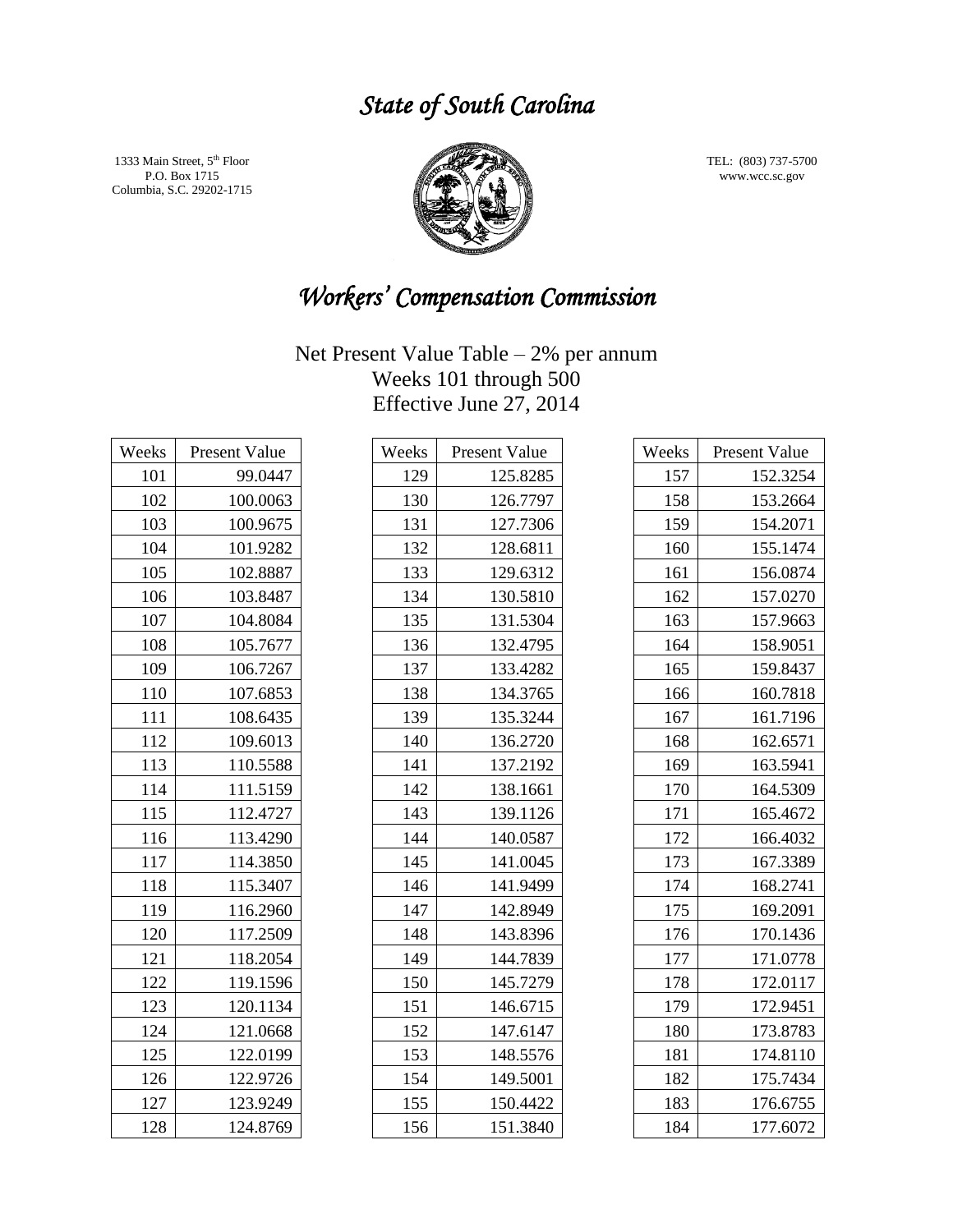| Weeks | <b>Present Value</b><br>178.5385 |
|-------|----------------------------------|
| 185   |                                  |
| 186   | 179.4695                         |
| 187   | 180.4001                         |
| 188   | 181.3304                         |
| 189   | 182.2603                         |
| 190   | 183.1898                         |
| 191   | 184.1190                         |
| 192   | 185.0478                         |
| 193   | 185.9763                         |
| 194   | 186.9044                         |
| 195   | 187.8322                         |
| 196   | 188.7596                         |
| 197   | 189.6866                         |
| 198   | 190.6133                         |
| 199   | 191.5396                         |
| 200   | 192.4656                         |
| 201   | 193.3912                         |
| 202   | 194.3165                         |
| 203   | 195.2414                         |
| 204   | 196.1659                         |
| 205   | 197.0901                         |
| 206   | 198.0140                         |
| 207   | 198.9375                         |
| 208   | 199.8606                         |
| 209   | 200.7834                         |
| 210   | 201.7058                         |
| 211   | 202.6278                         |
| 212   | 203.5496                         |
| 213   | 204.4709                         |
| 214   | 205.3919                         |
| 215   | 206.3126                         |
| 216   | 207.2329                         |
| 217   | 208.1528                         |
| 218   | 209.0724                         |
| 219   | 209.9916                         |
| 220   | 210.9105                         |
| 221   | 211.8290                         |
| 222   | 212.7472                         |
| 223   | 213.6650                         |
| 224   | 214.5825                         |

| Weeks | <b>Present Value</b> |
|-------|----------------------|
| 225   | 215.4996             |
| 226   | 216.4164             |
| 227   | 217.3328             |
| 228   | 218.2488             |
| 229   | 219.1646             |
| 230   | 220.0799             |
| 231   | 220.9949             |
| 232   | 221.9096             |
| 233   | 222.8239             |
| 234   | 223.7378             |
| 235   | 224.6514             |
| 236   | 225.5646             |
| 237   | 226.4775             |
| 238   | 227.3901             |
| 239   | 228.3023             |
| 240   | 229.2141             |
| 241   | 230.1256             |
| 242   | 231.0367             |
| 243   | 231.9475             |
| 244   | 232.8580             |
| 245   | 233.7681             |
| 246   | 234.6778             |
| 247   | 235.5872             |
| 248   | 236.4962             |
| 249   | 237.4049             |
| 250   | 238.3133             |
| 251   | 239.2212             |
| 252   | 240.1289             |
| 253   | 241.0362             |
| 254   | 241.9431             |
| 255   | 242.8497             |
| 256   | 243.7560             |
| 257   | 244.6619             |
| 258   | 245.5674             |
| 259   | 246.4726             |
| 260   | 247.3775             |
| 261   | 248.2820             |
| 262   | 249.1861             |
| 263   | 250.0900             |
| 264   | 250.9934             |

| Weeks | Present Value |
|-------|---------------|
| 265   | 251.8965      |
| 266   | 252.7993      |
| 267   | 253.7017      |
| 268   | 254.6038      |
| 269   | 255.5055      |
| 270   | 256.4069      |
| 271   | 257.3080      |
| 272   | 258.2086      |
| 273   | 259.1090      |
| 274   | 260.0090      |
| 275   | 260.9086      |
| 276   | 261.8079      |
| 277   | 262.7069      |
| 278   | 263.6055      |
| 279   | 264.5038      |
| 280   | 265.4017      |
| 281   | 266.2993      |
| 282   | 267.1965      |
| 283   | 268.0934      |
| 284   | 268.9899      |
| 285   | 269.8861      |
| 286   | 270.7820      |
| 287   | 271.6775      |
| 288   | 272.5727      |
| 289   | 273.4675      |
| 290   | 274.3620      |
| 291   | 275.2561      |
| 292   | 276.1499      |
| 293   | 277.0433      |
| 294   | 277.9364      |
| 295   | 278.8292      |
| 296   | 279.7216      |
| 297   | 280.6137      |
| 298   | 281.5054      |
| 299   | 282.3968      |
| 300   | 283.2878      |
| 301   | 284.1785      |
| 302   | 285.0689      |
| 303   | 285.9589      |
| 304   | 286.8486      |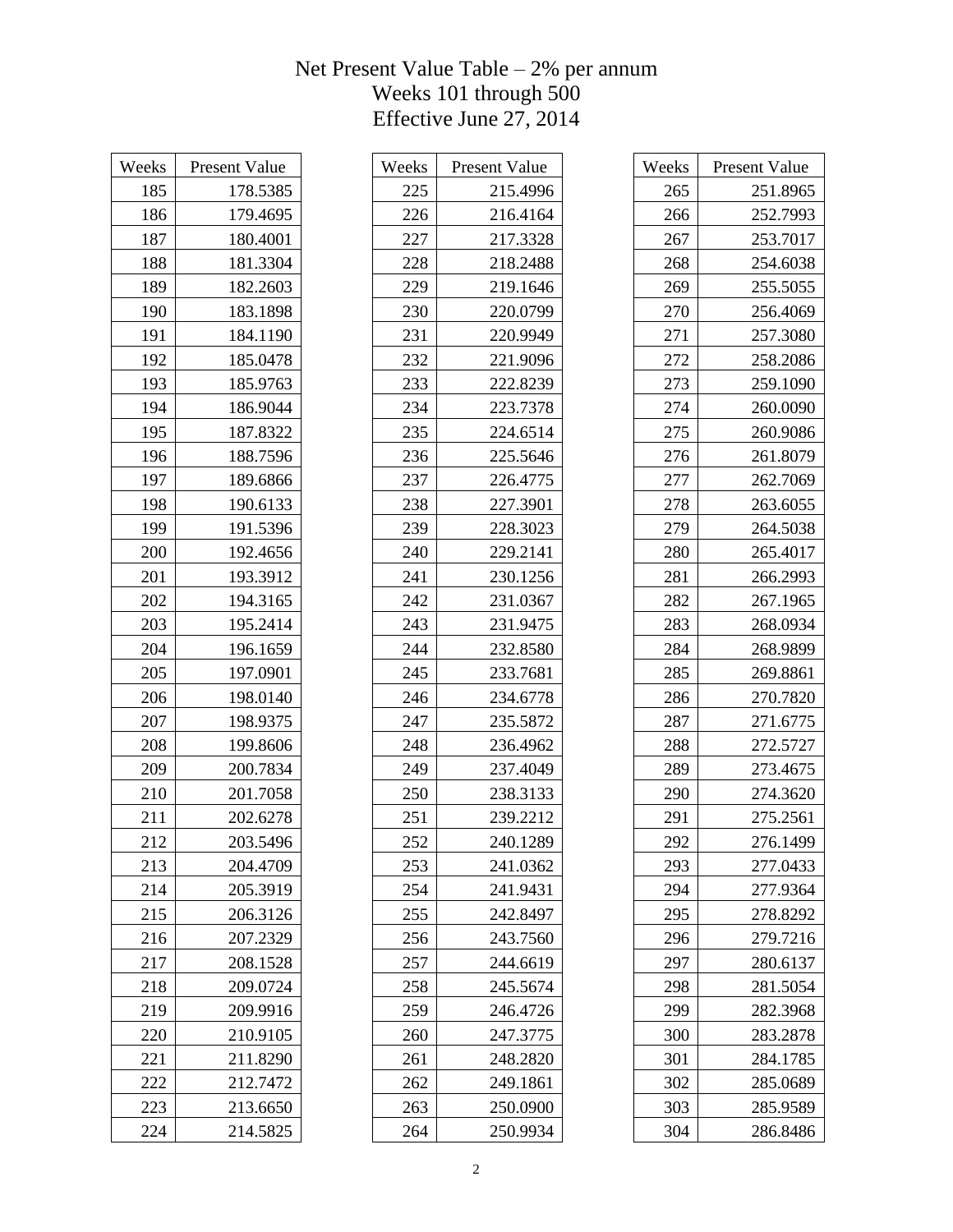| Weeks | <b>Present Value</b> |
|-------|----------------------|
| 305   | 287.7379             |
| 306   | 288.6269             |
| 307   | 289.5155             |
| 308   | 290.4039             |
| 309   | 291.2918             |
| 310   | 292.1794             |
| 311   | 293.0667             |
| 312   | 293.9537             |
| 313   | 294.8403             |
| 314   | 295.7265             |
| 315   | 296.6124             |
| 316   | 297.4980             |
| 317   | 298.3833             |
| 318   | 299.2682             |
| 319   | 300.1527             |
| 320   | 301.0369             |
| 321   | 301.9208             |
| 322   | 302.8043             |
| 323   | 303.6875             |
| 324   | 304.5704             |
| 325   | 305.4529             |
| 326   | 306.3351             |
| 327   | 307.2169             |
| 328   | 308.0984             |
| 329   | 308.9796             |
| 330   | 309.8604             |
| 331   | 310.7409             |
| 332   | 311.6210             |
| 333   | 312.5009             |
| 334   | 313.3803             |
| 335   | 314.2595             |
| 336   | 315.1382             |
| 337   | 316.0167             |
| 338   | 316.8948             |
| 339   | 317.7726             |
| 340   | 318.6500             |
| 341   | 319.5271             |
| 342   | 320.4039             |
| 343   | 321.2803             |
| 344   | 322.1564             |

| Weeks | <b>Present Value</b> |
|-------|----------------------|
| 345   | 323.0322             |
| 346   | 323.9076             |
| 347   | 324.7827             |
| 348   | 325.6574             |
| 349   | 326.5319             |
| 350   | 327.4059             |
| 351   | 328.2797             |
| 352   | 329.1531             |
| 353   | 330.0261             |
| 354   | 330.8989             |
| 355   | 331.7713             |
| 356   | 332.6433             |
| 357   | 333.5150             |
| 358   | 334.3864             |
| 359   | 335.2575             |
| 360   | 336.1282             |
| 361   | 336.9986             |
| 362   | 337.8687             |
| 363   | 338.7384             |
| 364   | 339.6077             |
| 365   | 340.4768             |
| 366   | 341.3455             |
| 367   | 342.2139             |
| 368   | 343.0819             |
| 369   | 343.9496             |
| 370   | 344.8170             |
| 371   | 345.6841             |
| 372   | 346.5508             |
| 373   | 347.4172             |
| 374   | 348.2832             |
| 375   | 349.1489             |
| 376   | 350.0143             |
| 377   | 350.8793             |
| 378   | 351.7441             |
| 379   | 352.6084             |
| 380   | 353.4725             |
| 381   | 354.3362             |
| 382   | 355.1996             |
| 383   | 356.0626             |
| 384   | 356.9254             |

| Weeks | <b>Present Value</b> |
|-------|----------------------|
| 385   | 357.7877             |
| 386   | 358.6498             |
| 387   | 359.5115             |
| 388   | 360.3729             |
| 389   | 361.2340             |
| 390   | 362.0947             |
| 391   | 362.9551             |
| 392   | 363.8152             |
| 393   | 364.6749             |
| 394   | 365.5343             |
| 395   | 366.3934             |
| 396   | 367.2522             |
| 397   | 368.1106             |
| 398   | 368.9687             |
| 399   | 369.8264             |
| 400   | 370.6839             |
| 401   | 371.5410             |
| 402   | 372.3977             |
| 403   | 373.2542             |
| 404   | 374.1103             |
| 405   | 374.9661             |
| 406   | 375.8215             |
| 407   | 376.6767             |
| 408   | 377.5314             |
| 409   | 378.3859             |
| 410   | 379.2401             |
| 411   | 380.0939             |
| 412   | 380.9473             |
| 413   | 381.8005             |
| 414   | 382.6533             |
| 415   | 383.5058             |
| 416   | 384.3580             |
| 417   | 385.2098             |
| 418   | 386.0614             |
| 419   | 386.9125             |
| 420   | 387.7634             |
| 421   | 388.6139             |
| 422   | 389.4641             |
| 423   | 390.3140             |
| 424   | 391.1636             |